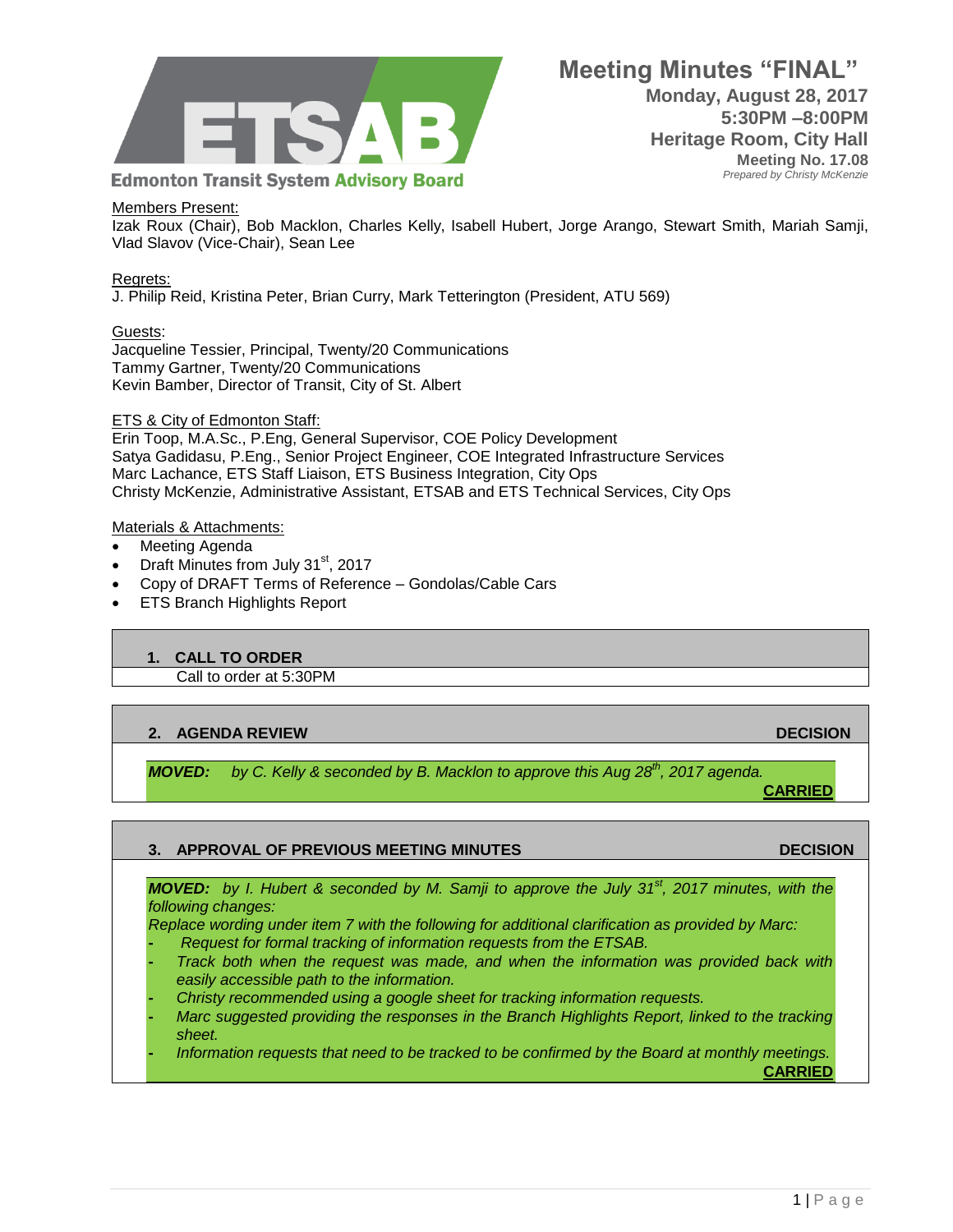|                                             | <b>4. PRESENTATIONS</b>                                                                                                                                                                                                                                                                                                                                                                                                                                                                                | <b>INFORMATION</b> |  |  |
|---------------------------------------------|--------------------------------------------------------------------------------------------------------------------------------------------------------------------------------------------------------------------------------------------------------------------------------------------------------------------------------------------------------------------------------------------------------------------------------------------------------------------------------------------------------|--------------------|--|--|
| <b>Edmonton Centre LRT Study</b><br>E. Toop |                                                                                                                                                                                                                                                                                                                                                                                                                                                                                                        |                    |  |  |
|                                             | Erin provided an overview of the status of a phased study in preparation for an Edmonton Centre<br>LRT line, and addressed questions submitted in advance by the Board. The project background,<br>route selection, and public engagement completed to date were presented.                                                                                                                                                                                                                            |                    |  |  |
|                                             | The approach to the project aligns with other LRT studies that are at various stages of completion.<br>The west Valley Line LRT is in the preliminary design phase, with the east Valley Line LRT currently<br>under construction, and an additional east LRT route also identified as a potential future route.                                                                                                                                                                                       |                    |  |  |
|                                             | The concept was based on an identified need for a more seamless connection between major<br>destinations. A map of the study area was presented. The study will determine an LRT corridor that<br>aligns with eight stated requirements and provides estimated budget, including land acquisition<br>requirements for stops and facilities.                                                                                                                                                            |                    |  |  |
| $\bullet$                                   | This new LRT route will connect with Valley Line LRT in the Bonnie Doon area and Downtown.<br>Route, stop locations and track alignment are to be determined.                                                                                                                                                                                                                                                                                                                                          |                    |  |  |
| $\bullet$                                   | This route will feature a low-floor LRT that operates at street level (curb height like bus stops) in a<br>dedicated lane. This type of system uses traffic signals to interact with traffic and operates at street<br>speed limits.                                                                                                                                                                                                                                                                   |                    |  |  |
| $\bullet$                                   | The public engagement elements are being conducted by Twenty/20 Communications at selected<br>points throughout the duration of the study.                                                                                                                                                                                                                                                                                                                                                             |                    |  |  |
|                                             | The study has five phases, with the following planned delivery schedule:<br>July 2017 - Corridor/Route Options. This phase of the study includes background and policy<br>1.<br>review, sustainable urban integration analysis, identification of early start activities, and<br>environmental and technical studies related to river crossing.<br>2. December 2017 - Corridor/Route Selection is due for Council approval.<br>3. April 2018 - Concept Design<br>4. June/July 2018 - Concept Selection |                    |  |  |
|                                             | December 2018 - Concept Design Refinement and deliverables due for Council approval.<br>5.<br>Erin addressed specific questions submitted in advance by the Board. It was confirmed that:<br>Stop locations will be identified in the Concept Design phase of the study.<br>1.                                                                                                                                                                                                                         |                    |  |  |
|                                             | The electronic payment system is expected to accommodate future system expansion.<br>2.<br>The signaling will be different from the Metro line in that it will not be a railway signaling<br>3.<br>system, but rather be integrated with street level traffic.                                                                                                                                                                                                                                         |                    |  |  |
|                                             | Question and answer period followed, and included:<br>Discussions around priority rankings identified last year for the City's 2009 LRT network<br>plan. It was confirmed that the Capital line extension south, Metro line extension north, and<br>Valley line extension west were identified as priorities over the Centre LRT line, which                                                                                                                                                           |                    |  |  |
|                                             | ranked fourth.<br>Discussion around options for crossing the river, including consideration to exclude<br>crossing the river. It was confirmed that analysis using the travel model will be run to<br>compare the various scenarios.                                                                                                                                                                                                                                                                   |                    |  |  |
|                                             | Members inquired about Strathcona County's position in regards to LRT expansion. It was<br>$\bullet$<br>noted that a meeting with the representatives was held recently and it was confirmed that at<br>this time LRT service expansion into the County is not included in the long range transit<br>plan.                                                                                                                                                                                             |                    |  |  |
|                                             | Ridership demand impact on justification for LRT versus BRT was discussed. Erin noted<br>$\bullet$<br>this can be analyzed in the travel modelling, but the vision is to offer riders a seamless<br>commute (without having to transfer to an alternate mode) and to be sustainable thirty<br>years into the future.                                                                                                                                                                                   |                    |  |  |
|                                             | Members noted that time to implement should be factored in to the design consideration, so<br>$\bullet$<br>that service can be available as soon as possible. It was confirmed that the purpose of the<br>study is to use a similar framework to help determine cost that was used for Valley Line<br>LRT routes.                                                                                                                                                                                      |                    |  |  |
|                                             | It was confirmed that the Concept Design phase in 2018 will include metrics and public<br>٠<br>engagement around station locations, with consideration around impact to existing                                                                                                                                                                                                                                                                                                                       |                    |  |  |

- engagement around station locations, with consideration around impact to existing community cultures that revolve around festivals and related high pedestrian traffic (Whyte Ave).
- The effect on the study of federal funding applications, international examples that are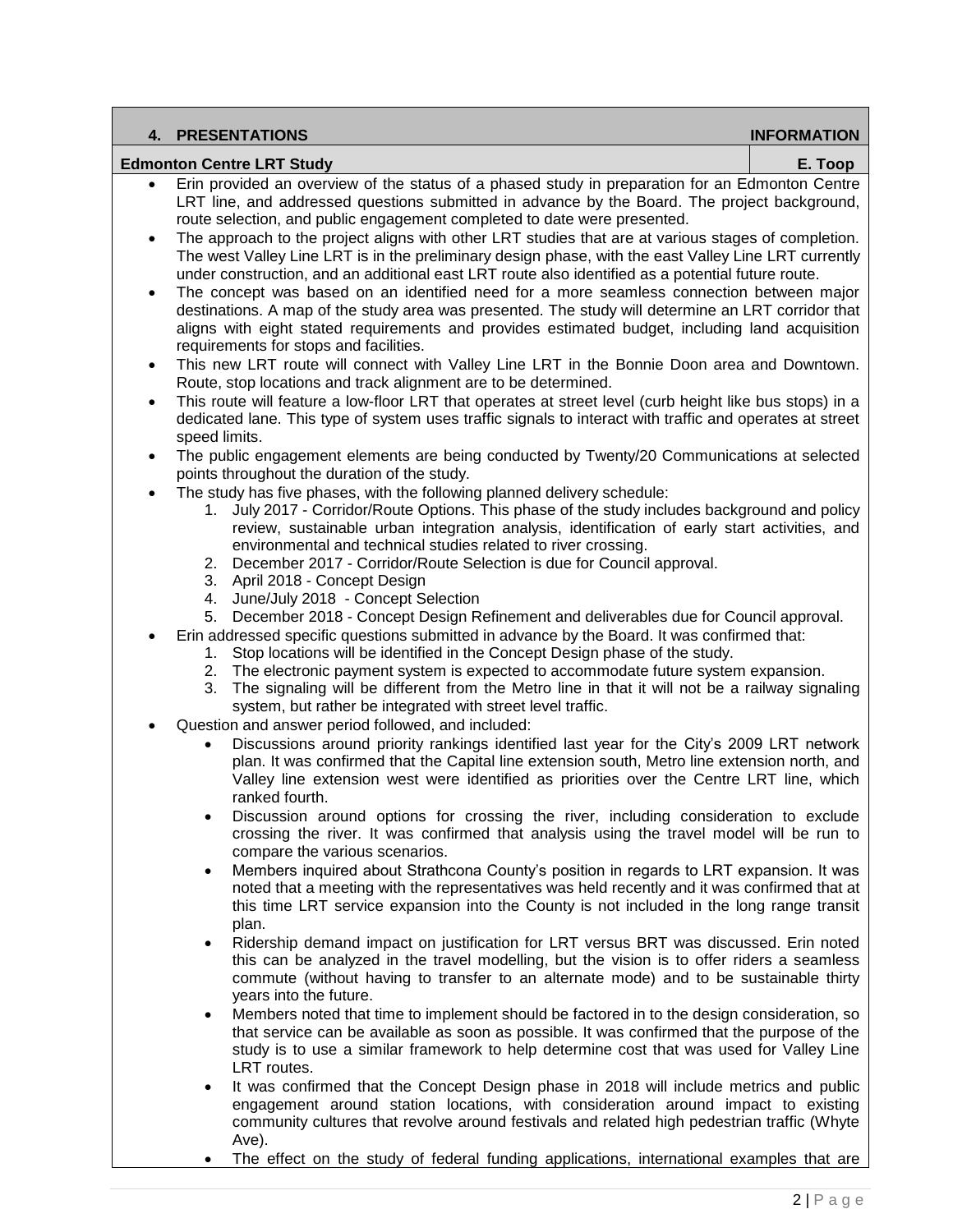| working well, staged implementation (use of existing street cars on high level bridge), future<br>technology advances (AV, building train routes without tracks), and other considerations<br>were also brought forward for discussion.                                                                                                                                                                                                                                                                                                                                                                                                                                                                                                                                                                                                                                                                                                                                                                                                                                                                                                                                                                                                                                                                                                                                                                                                                                                                                                                                                                                                                                                                                                                                                                                                                                                                                                                                                                                                                                                                                                                                                                                                                                                                                                                                                                                                                                                                                                                                                                                                                                                                                                                                                                                                                                                                                                                                                                                                                                                      |                 |  |  |  |
|----------------------------------------------------------------------------------------------------------------------------------------------------------------------------------------------------------------------------------------------------------------------------------------------------------------------------------------------------------------------------------------------------------------------------------------------------------------------------------------------------------------------------------------------------------------------------------------------------------------------------------------------------------------------------------------------------------------------------------------------------------------------------------------------------------------------------------------------------------------------------------------------------------------------------------------------------------------------------------------------------------------------------------------------------------------------------------------------------------------------------------------------------------------------------------------------------------------------------------------------------------------------------------------------------------------------------------------------------------------------------------------------------------------------------------------------------------------------------------------------------------------------------------------------------------------------------------------------------------------------------------------------------------------------------------------------------------------------------------------------------------------------------------------------------------------------------------------------------------------------------------------------------------------------------------------------------------------------------------------------------------------------------------------------------------------------------------------------------------------------------------------------------------------------------------------------------------------------------------------------------------------------------------------------------------------------------------------------------------------------------------------------------------------------------------------------------------------------------------------------------------------------------------------------------------------------------------------------------------------------------------------------------------------------------------------------------------------------------------------------------------------------------------------------------------------------------------------------------------------------------------------------------------------------------------------------------------------------------------------------------------------------------------------------------------------------------------------------|-----------------|--|--|--|
| M. Lachance<br>Regional Transit Services Commission (RTSC) MOU - Council Report Overview                                                                                                                                                                                                                                                                                                                                                                                                                                                                                                                                                                                                                                                                                                                                                                                                                                                                                                                                                                                                                                                                                                                                                                                                                                                                                                                                                                                                                                                                                                                                                                                                                                                                                                                                                                                                                                                                                                                                                                                                                                                                                                                                                                                                                                                                                                                                                                                                                                                                                                                                                                                                                                                                                                                                                                                                                                                                                                                                                                                                     |                 |  |  |  |
| Marc presented an overview of the MOU for the proposed Regional Transit Services Commission<br>$\bullet$<br>that will be brought forward on September 11 (St. Albert) & September 12 (Edmonton Community<br>and Public Services Committee) meetings of Council. Kevin Bamber, Director of Transit at City of<br>St. Albert was present as well, and is involved in the Task Force for the development of the MOU.<br>A brief review of past regional transit discussions between 2008 and 2016 was provided for<br>$\bullet$<br>background.<br>A June 2016 report recommended a three stage implementation plan for the RTSC. The first stage<br>$\bullet$<br>was a Joint City Manager's Regional Commuter Service Task Force (ending September 2017),<br>establishing the new entity and transitioning to a full commission (November 2017 to December<br>2019), and Service Operations from January 2019 and onward. The MOU being presented for<br>approval in September marks the conclusion of the first stage.<br>An overview of the memorandum of understanding was provided. Sections one and two contain<br>$\bullet$<br>standard clauses to indicate purpose of agreement, term and acknowledgement of signatories as<br>being municipalities. Sections three to eight enumerate the main terms of the Agreement, and<br>sections nine and ten complete the necessary legal clarifications.<br>Some excerpts from the text were highlighted, including the expectation that other municipalities in<br>$\bullet$<br>the Metro Edmonton Region may be included in the MOU in the near future, the vision for the<br>Commission, revenue principles, governance structure, and a transition plan leading to a provincial<br>regulation to create the Commission.<br>Question and answer period followed.<br>Discussion around the weighted voting structure proposed in the MOU. It was confirmed<br>that the model adjusts to adapt to changes based on participation in the RTSC.<br>Discussion around how this model compares with the Metrolinx (ON). Marc confirmed that<br>$\bullet$<br>the features of this model and others were considered and discussed some of the<br>comparative features.<br>Members inquired about whether each municipality in the region has a Transit Union. It was<br>$\bullet$<br>noted that Strathcona County is not unionized, but St. Albert and Edmonton have the same<br>Union representation. It was noted that other municipalities may not have the same<br>representation, and this would be a transitional issue.<br>The possible outcomes to be determined for the RTSC role after the Board is established<br>$\bullet$<br>and more municipalities are involved, include contracting service to City of Edmonton to<br>provide, contract driver services out and commission own infrastructure, or commission<br>operates independently (owns assets and provides services).<br>The operational model for the RTSC is to be determined after the Board is established. A<br>number of possible operational approaches were discussed. |                 |  |  |  |
| REQUEST FOR APPROVAL                                                                                                                                                                                                                                                                                                                                                                                                                                                                                                                                                                                                                                                                                                                                                                                                                                                                                                                                                                                                                                                                                                                                                                                                                                                                                                                                                                                                                                                                                                                                                                                                                                                                                                                                                                                                                                                                                                                                                                                                                                                                                                                                                                                                                                                                                                                                                                                                                                                                                                                                                                                                                                                                                                                                                                                                                                                                                                                                                                                                                                                                         | <b>DECISION</b> |  |  |  |

| J. REWOLJI I URAFFROVAL                                                                                                                                                                                                                    | <b>PLUIJIUI</b> |
|--------------------------------------------------------------------------------------------------------------------------------------------------------------------------------------------------------------------------------------------|-----------------|
| <b>DRAFT Gondola/Cable Car Sub-Committee Terms of Reference</b>                                                                                                                                                                            | V. Slavov       |
| The scope of the TOR was presented for comments. Member suggested change in point two to<br>from "whether" to "how gondolas and cable cars can be effectively integrated".                                                                 |                 |
| A September sub-committee meeting will be organized by Vlad and invite sent to all members.<br>$\bullet$                                                                                                                                   |                 |
| Relevant past research notes from the Board archived files were requested from ETS<br>٠<br>Administration to be provided to the sub-committee for reference.                                                                               |                 |
| <b>MOVED:</b> by V. Slavov & seconded by M. Samji to approve the Terms of Reference for the<br>Gondola/Cable Car Sub-Committee, with change in point two from "whether" to "how gondolas and<br>cable cars can be effectively integrated". |                 |
|                                                                                                                                                                                                                                            |                 |